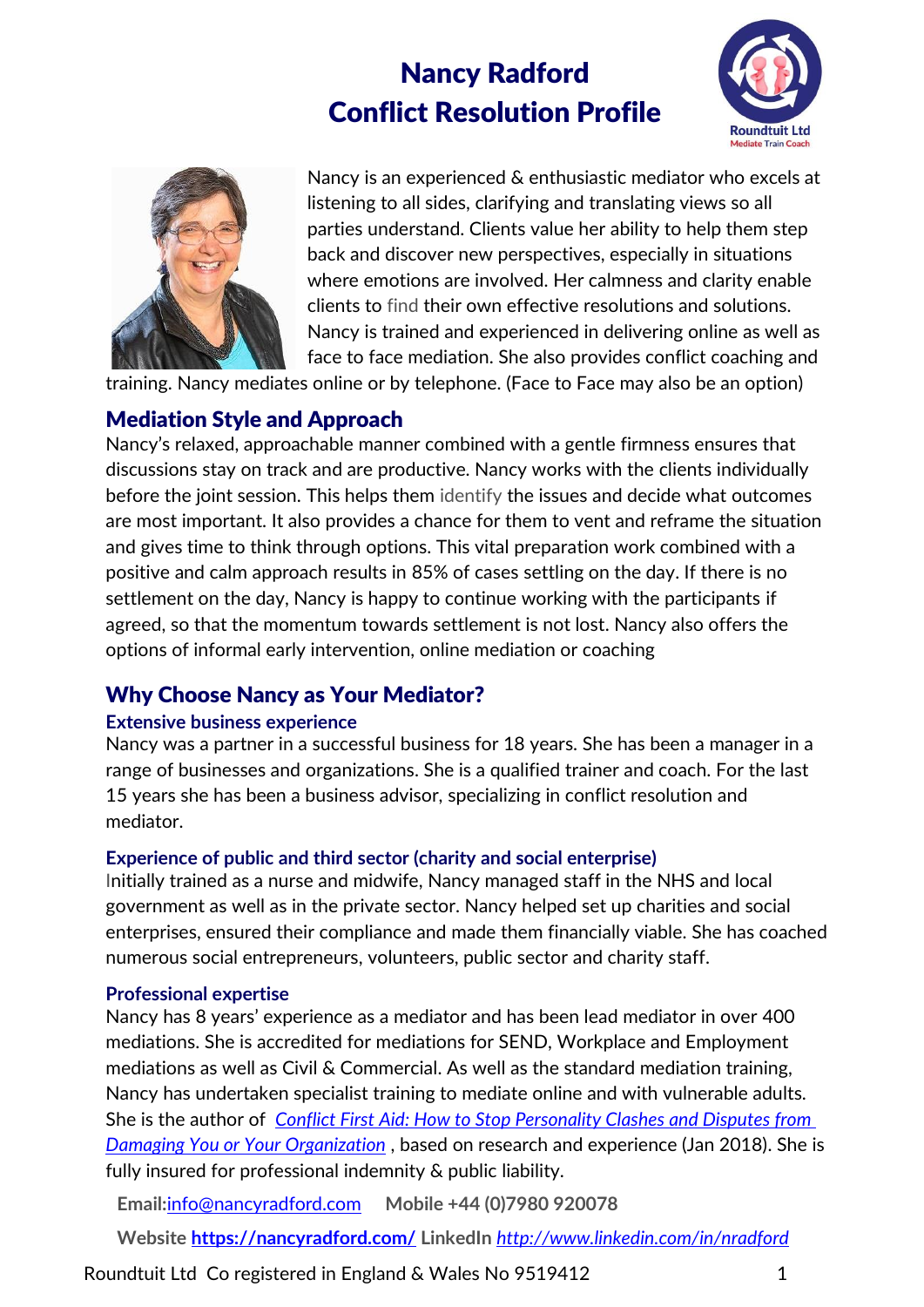# Professional Qualifications and Affiliations

- Accredited Civil & Commercial Mediator *ADR Group May 2014 (+annual CPD)*
- Certified Workplace and Employment Mediator *(Society of Mediators March 2019)*
- Accredited SEND Mediator on joint register of CMC and College of Mediators. Special Educational Needs Mediation Training *KIDS Mediation September 2015, (+annual CPD)*
- Restorative Facilitator Level 2 Practitioner *Restorative Hub Durham & Darlington 2017*
- Elder & Vulnerable Adult Mediation Training *Association of Northern Mediators 2017*
- Accredited International Online Mediator *ADR Group February 2015*
- Diploma in Personal & Professional Coaching (qualified with merit April 2014) *The Coaching Academy*
- Diploma in Small Business Coaching (qualified with merit October 2014) The *Coaching Academy*
- Member of the Civil Mediation Council Registered Mediator 6102
- Panels: Association of Northern Mediators (on board), KIDS SEND Regional, Collis Mediation, Mediator Network and Northern Dispute Resolution

## Career History *(full CV available on request)*

| 1975 - 1981  | NHS (training, registered nurse, sister, and registered midwife in<br>hospital and community) |
|--------------|-----------------------------------------------------------------------------------------------|
| 1981 - 1983  | Two-year short service commission (Captain) QARANC, British Army                              |
| 1983 - 1989  | Researcher at University of Surrey (Health Service Training)                                  |
| 1989 - 2007  | Prontaprint Durham Partner then Director                                                      |
| 2007 - today | (Roundtuit Ltd), Training, Coaching, Mediation                                                |

# Examples of recent cases

- Serious issues between members of Advisory Committee of a charity
- Grievance between senior manager and CEO. Improved relationship and highlighted need for structural changes
- **•** Dispute between father and daughter in family business. Created a better working atmosphere.
- **•** Difficulties between head and staff member in school. Calmed situation and improved working atmosphere
- Workplace mediation between manager & team member–resolved & repaired working relationship
- Employment mediation between senior employee and constabulary. Settlement

## Comments from clients of mediation and early intervention **Mediation**

*We just wanted to thank you personally for your Mediation services today. We had felt extremely nervous leading up to today and weren't quite sure what to expect, especially given that the session would be virtual. You put us at ease from the outset and we were very impressed at your skill in managing the dynamics. The outcomes we had hoped to achieve were met and are now in motion. We have breathed a huge sigh of relief, our first in weeks. (participants)*